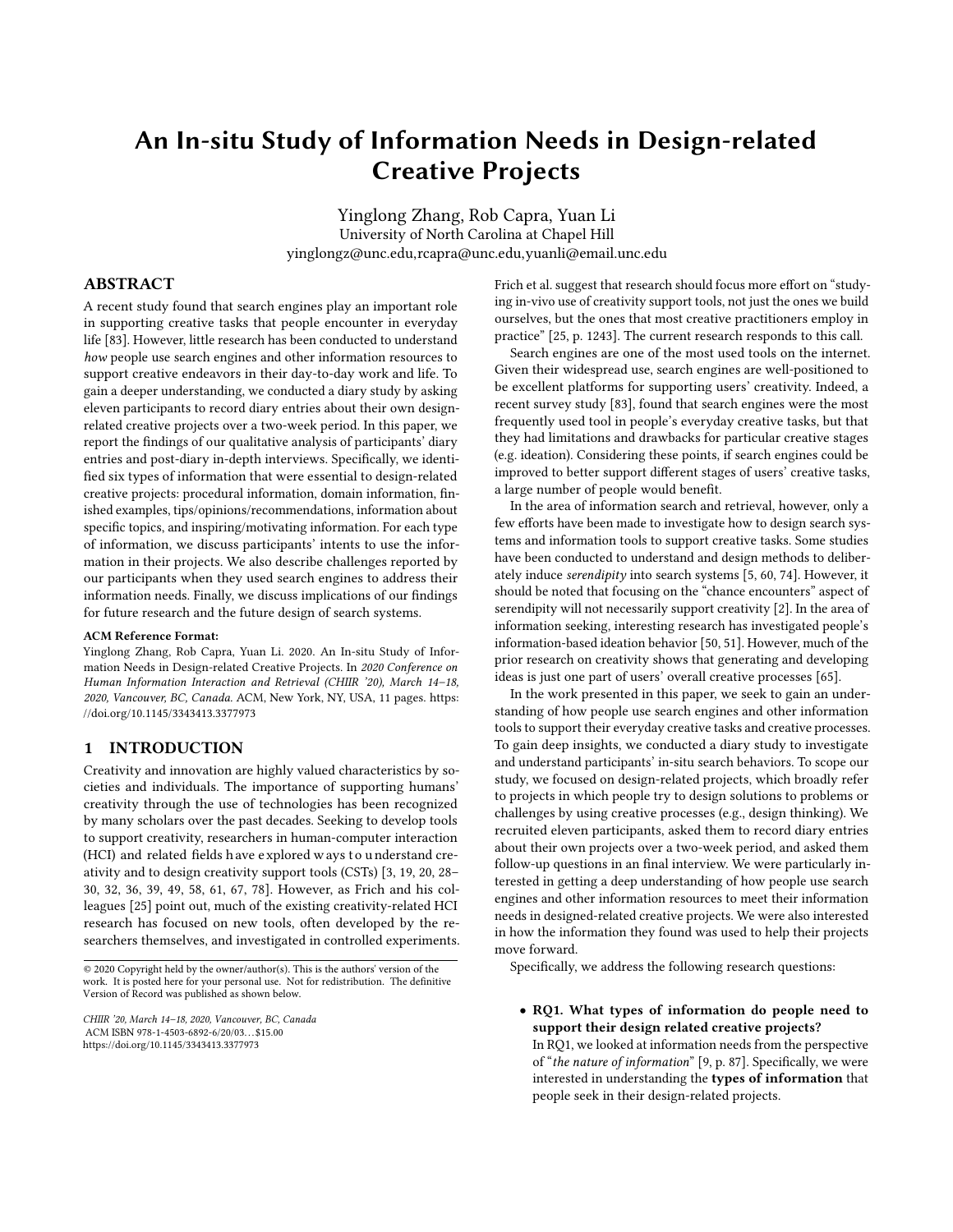• RQ2. What information needs do people have during creative projects? What intents do they have to use the information they seek?

RQ2 investigated participants' intent to use the information that they find. In this question, we sought to gain a deeper understanding of people's information needs by investigating "what they use it for" [\[9,](#page-9-17) p. 87] in their projects.

• RQ3. What problems do people encounter when they attempt to address their information needs in creative projects?

RQ3 aimed to uncover the problems that people encounter when they look for the information that they need for their projects. Examining this research question helps us identify possible ways to improve search engines to better support people's design-related creative tasks.

# 2 RELATED WORK

## 2.1 Creativity & the creative process

Research on creativity has largely been considered along two perspectives. In the *sociocultural* approach ("big-C"), scholars attempt to understand creative genius and identify which creative works might last forever [\[69\]](#page-10-6). Whereas the sociocultural approach ("big– C") assumes that only certain people can be creative, the individual approach ("little–c") looks more at everyday creativity which is seen as central to human survival and can be found in everyone [\[62\]](#page-10-7). From the perspective of individualists, creativity is defined as "a new mental combination that is expressed in the world" [\[65,](#page-10-5) p.7]. In the work presented here, we focus on everyday creativity ("little–c"). Everyday creativity has been considered along four levels: doing, adapting, making, and creating (the highest level) [\[63\]](#page-10-8).

Despite some disagreements on the definitions of creativity, there is a general agreement that creativity is a process. In 1926, Wallas [\[77\]](#page-10-9) created one of the earliest creative process models by examining four different stages: preparation, incubation, illumination, and verification. Inspired by Wallas' work, other models emerged including Amabile's five-stage model [\[1\]](#page-9-18), the Geneplore model [\[23\]](#page-9-19), Mumford's eight-stage model [\[57\]](#page-9-20), and Sawyer's integrated framework [\[65\]](#page-10-5).

# 2.2 Information needs

In the area of information science, information needs have been explored from different perspectives [\[9,](#page-9-17) p. 81-85]: "seeking answers" (e.g., Taylor's typology of information needs [\[73\]](#page-10-10)), "reducing uncertainty" (e.g., Belkin's hypothesis of the anomalous state of knowledge [\[6\]](#page-9-21) and Kuhlthau's ISP stage framework [\[41\]](#page-9-22)), and "making sense" (e.g., Dervin's sense-making theory [\[22\]](#page-9-23)). Although the research noted above has considered information needs from different perspectives (e.g., subjective vs. objective), much research has investigated information needs based on three dimensions: "the nature of information", "why people seek", and "what they use it for" [\[9,](#page-9-17) p. 87]. In the context of information retrieval, research has also been conducted to understand how information needs trigger people to search for information using search systems (e.g., Ingwersen's integrated IS&R research framework [\[34\]](#page-9-24) and Cole's theory of information need for information retrieval [\[15\]](#page-9-25)).

In the area of library science, several efforts have been made to understand the information needs of artists. For example, by interviewing four artists (a sculptor, painter, fiber artist, and metalsmith), Cobbledick [\[14\]](#page-9-26) found that they had different kinds of information needs (e.g., inspiration, technical information, specific visual information, information about trends and events in the art world, and business information). Inspired by Cobbledick's work, other similar studies have been conducted to investigate the information seeking behaviors of artists [\[16,](#page-9-27) [24,](#page-9-28) [76\]](#page-10-11) and art librarians [\[45,](#page-9-29) [71\]](#page-10-12). Regarding the limitations of the research aforementioned, Cowan [\[16\]](#page-9-27) noted that all the studies focused on a particular group of people who worked in academia and who were library users. In this case, the library had been assumed to be the primary place where artists sought the information related to their work.

In the area of human-computer interaction (HCI), Sohn, Li, Griswold, and Hollan [\[70\]](#page-10-13) developed a taxonomy of 16 broad information needs based on data analyzed from a diary study. They identified contextual factors that could influence users' information needs (time, activity, conversation, and location) in the context of mobile search. In an another diary study of mobile information needs, Church and Smyth [\[13\]](#page-9-30) identified three sub-classes of information needs: local explicit, local implicit, and directions. In more recent work, Church et al. [\[12\]](#page-9-31) ran a large-scale diary study and developed categories of daily information needs based on the taxonomy proposed by Dearman, Kellar, and Truong [\[21\]](#page-9-32) including persons, organizations, offerings, events, environmental conditions, news&trivia, finding, availability, and guidance.

## 2.3 Search intents

Search intent refers to the reasons for issuing a specific query ("why people search" [\[9,](#page-9-17) p. 87]). In prior research, many efforts have been made to understand and categorize users' search intent. For instance, Jansen, Booth, and Spink [\[35\]](#page-9-33) conducted a large-scale log analysis and identified three types of search intents [\[35\]](#page-9-33): informational, navigational, and transactional. In more recent research, Mitsui and his colleagues summarized 20 different intentions in searching tasks [\[55,](#page-9-34) [56\]](#page-9-35). Different from the aforementioned studies that primarily focus on investigating users' intents behind search queries in searching tasks, some research also seeks to examine intents behind people's information needs. For instance, Church and Smyth examined the intents behind mobile information needs and found that these intents not only involved achieving the goal of finding information about a topic, but also included the goal of managing people's own personal information [\[13\]](#page-9-30).

## 2.4 Information-based ideation behavior

Information-based ideation behavior (IBI) is the process in which individuals integrate acquired knowledge with prior knowledge to seek a new understanding or to create new ideas [\[4\]](#page-9-36). Related to this, Kerne has noted that the finding and using of information can facilitate individuals in generating new ideas that can lead to creativity [\[37,](#page-9-37) [38\]](#page-9-38). In prior work, several efforts have been made to understand IBI in specific situations. For example, Makri and Warwick [\[51\]](#page-9-16) examined how architects look for inspiration by seeking and using information on the Web. They highlighted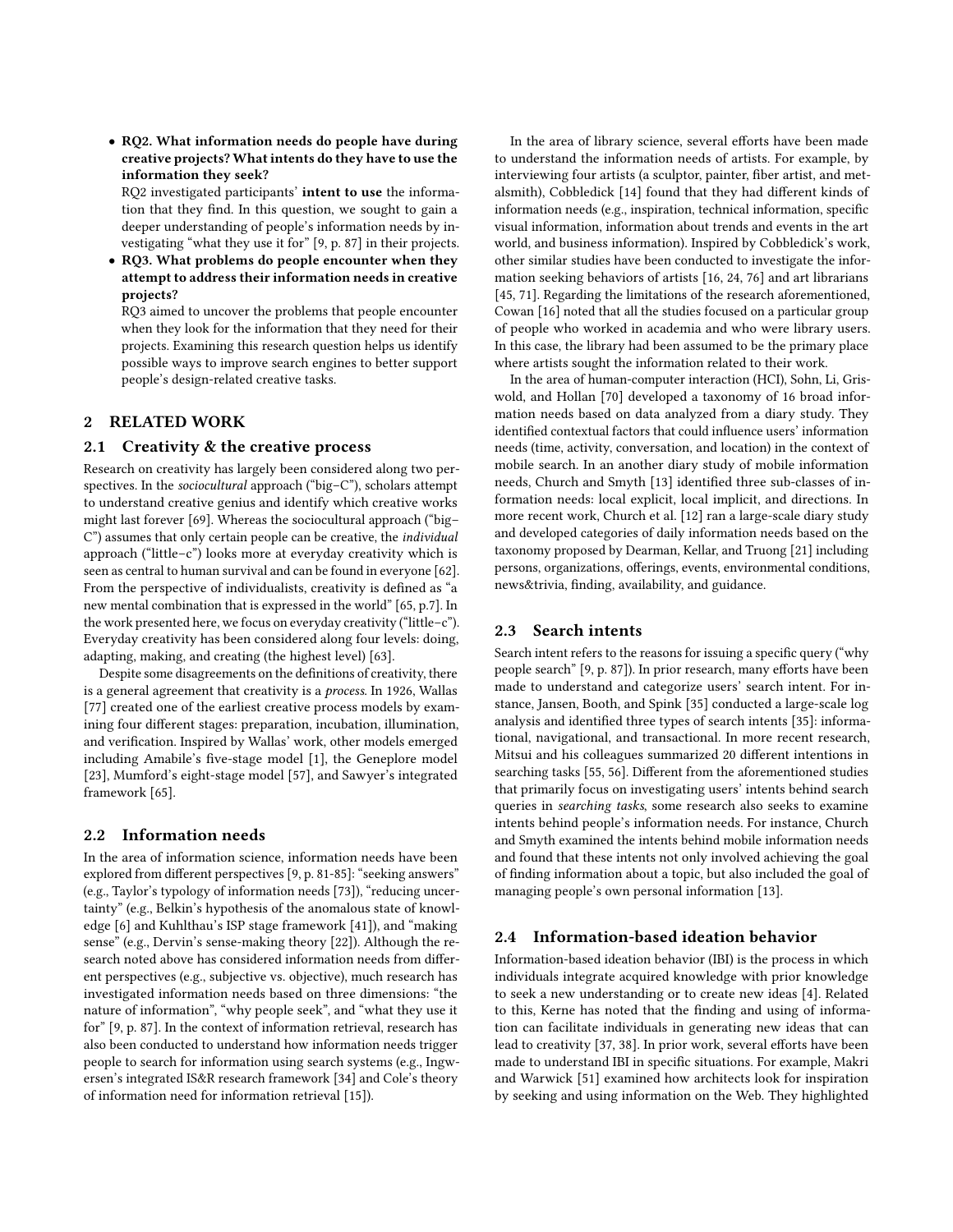the importance of supporting architects' information use behaviors, communication behaviors, and use of multimedia materials [\[51\]](#page-9-16). In a more recent study, Makri and his colleagues developed a framework to describe game designers' "information behavior undertaken specifically for the purpose of generating and developing ideas" [\[50,](#page-9-15) p.776]. Several specific types of information acquisition behavior (e.g., seeking, encountering, monitoring, examining, immersing, unblocking) and use behaviors (e.g., interpreting, collecting, externalizing, communicating) were identified.

## 3 METHODS

To investigate our research questions (RQ1-3), we conducted a diary study with participants who were focused on design-related projects. Different from survey and interviews that have been widely used to investigate artists and designers' information seeking behaviors [\[16,](#page-9-27) [24,](#page-9-28) [45,](#page-9-29) [54,](#page-9-39) [71,](#page-10-12) [76\]](#page-10-11), diary studies can have high ecological value as they are carried out in situ and minimize the effects of observers and participants [\[8,](#page-9-40) [18\]](#page-9-41). Additionally, the diary method is less likely to suffer from "recall" issues that have been found in surveys and interviews, considering that participants are asked to report events or information on a frequent basis in their diary entries. In this sense, a diary study is appropriate to deeply investigate information needs, because people can experience a variety of information needs throughout a day that may not be correctly recalled in an interview or survey. In this section, we describe our participants and recruiting, data collection, and data analysis methods.

## 3.1 Participants and Recruiting

We had several goals in recruiting. First and foremost, we wanted to recruit participants who had some creative experience and who were about to engage in a new creative project. We also established several selection criteria in advance of our recruiting: (1) participants should be familiar with creative processes; (2) their project should involve at least the ideation and test stages of the creative process, and ideally would involve additional stages; (3) the project should be flexible (e.g., no school projects or assignments that needed to meet certain requirements), (4) the project should involve looking for information on the web (e.g., painting a picture from memory might not involve any need to search for information), and (5) participants should be able to provide good written descriptions of their project work.

Our recruitment process included two parts: an initial screening questionnaire and a follow-up screening interview. We sent an invitation email with a link to the screening questionnaire to students at a large university in the United States during April 2019. In the questionnaire, we asked questions about students' background and the creative projects they planned to conduct in the near future (using open-ended questions that asked them to describe their projects). After a two-week period, 33 students submitted responses. Each of the responses was reviewed by our research team. After the first round review based on the criteria described earlier, 16 candidates were invited for individual 20-minute screening interviews. In the interviews, we asked questions about their project, what it involved, its timeline, and how they thought they might use online information resources during the project. All participants at this

stage were compensated USD \$15 for completing the screening interview. Based on the data collected from screening questionnaires and interviews, the research team discussed each candidate and selected 15 participants to participate in the two-week diary study. All the participants met the selection criteria that we set in advance. We worked individually with each participant to select a two-week period for their participation. During the study, four participants dropped out within the first week of their participation. In total, 11 participants (see Table [1](#page-2-0)) completed their diary study sessions, and each was offered USD \$120 in compensation.

According to participants' answers in the screening questionnaire, the most common motivations for their creative projects were curiosity (6/11) and asserting their abilities or skills (2/11). According to Sander's framework of everyday creativity [\[63\]](#page-10-8), these two motivations (curiosity and asserting their abilities or skills) are key drivers to the two highest levels of everyday creativity: the creating and making levels. This indicates that the projects that our participants brought to the diary study were prone to involve top levels of everyday creativity (creating and making levels).

#### Table 1: Participants and their projects

<span id="page-2-0"></span>

| P#             | Major     | Project                                                |
|----------------|-----------|--------------------------------------------------------|
| 2              | Arts      | Making digital collages about a city after a hurricane |
| 3              | Arts      | Making a multiple color, layered woodblock print       |
| $\overline{4}$ | Arts      | Creating a custom typography and poster                |
| 5              | Arts      | Create abstract art using re-used technology           |
| 6              | Arts      | Creating an abstract portrait of a family member       |
| 9              | Media     | Internship projects in a creative agency               |
| 10             | Media     | Writing nonfiction stories about sea level rise        |
| 11             | Nat. Sci. | Creating and selling her art works                     |
| 12             | Psych.    | Writing a manuscript for a historical fiction novel    |
| 13             | Psych.    | Design a board game based on a family member's life    |
| 14             | Arts      | Designing animations using Photoshop and Illustrator   |

# 3.2 Data Collection

Before each participant started their diary study, we scheduled an introductory meeting to explain the process of making diary entries and how to use the tools we designed to log their diary entries. The diary study included two parts: a two-week diary period followed by an in-depth interview (ranging from 90 minutes to 120 minutes).

To facilitate data collection and to preserve participants' privacy, we created a new, empty Firefox account for each participant. Participants were asked to log into the Firefox account and use the Firefox web browser to search for information when they were working on their projects. Participants were expected to work on their projects at least six days during the two week diary period so that we would have enough information to learn from them. Any day that they worked on their project, they were asked to fill out (1) a *useful information form* any time that they found information that helped move their project forward, and (2) a *trouble* form any time that they ran into a problem, obstacle, or frustration about finding information related to their project. For instance, to address RQ1 and RQ2, when participants reported each piece of useful information, they were asked to (1) provide the URL of the information found, and (2) explain how the information they found could help their project move forward. At the end of that day,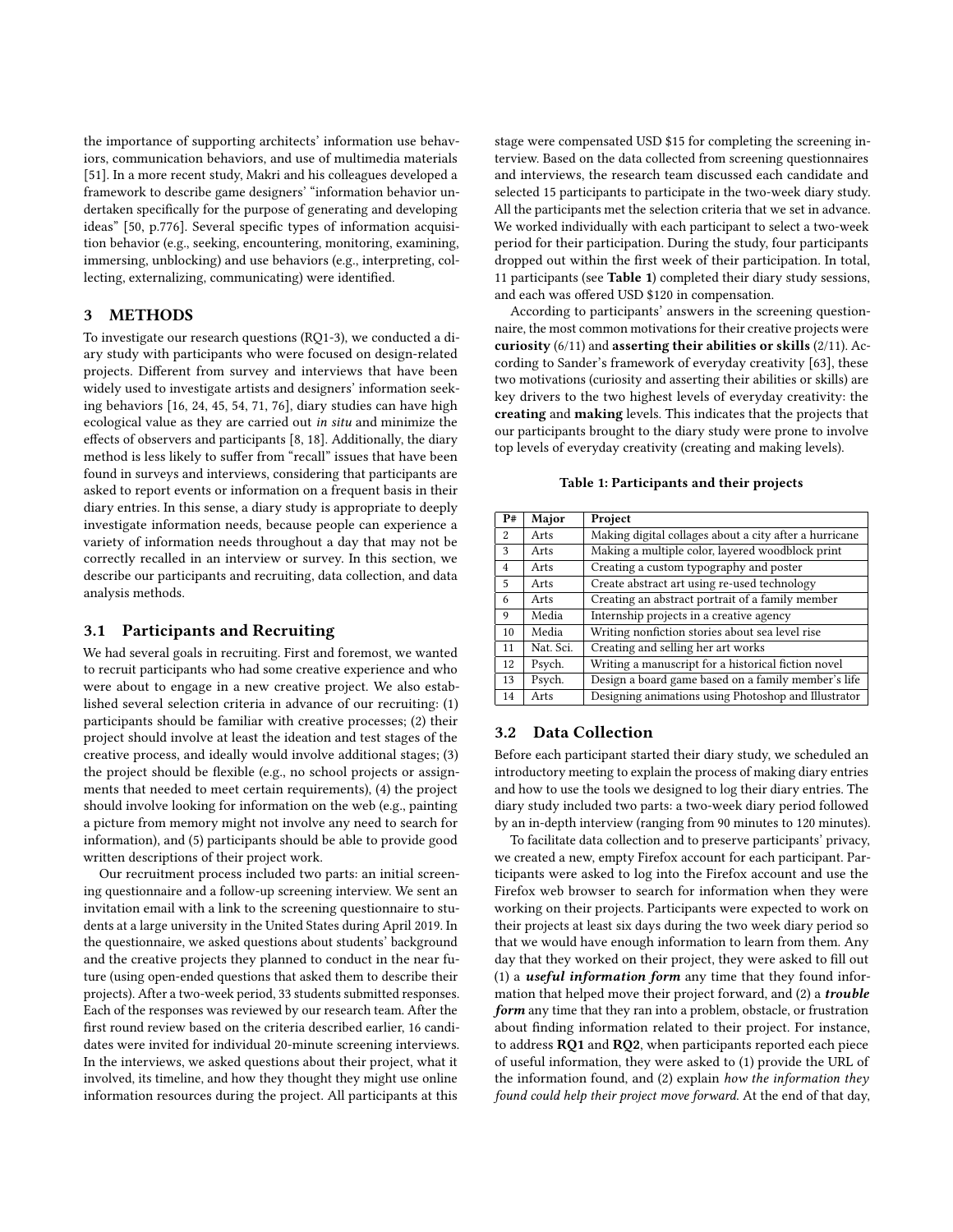participants were also asked to fill out a *daily review question*naire, which was designed to capture information that might be missing in the previous entries from the day. For example, to address RQ3, we asked two specific questions in the daily review questionnaire: "What were the biggest technical challenges for you today to work on your project?" and "What were the biggest nontechnical challenges for you today to work on your project?". The full text of all three of our diary entry forms is available at: [https:](https://ils.unc.edu/searchstructures/resources/chiir2020_creative.pdf) [//ils.unc.edu/searchstructures/resources/chiir2020\\_creative.pdf.](https://ils.unc.edu/searchstructures/resources/chiir2020_creative.pdf)

<span id="page-3-0"></span>

Figure 1: Interface of the custom-built tool to review diary entries. Selected diary entries are shown on the left, and logged search histories on the right (for privacy, data shown is not real participant data).

We scheduled an in-depth interview with each of the participants after their diary study period ended. Before each in-depth interview, we extracted the queries, titles of web pages, and URLs from the Firefox account history that the participant generated. A custom-built tool was designed to collate and display the logged data (queries, titles, and URLs) and the participant's diary entries during the in-depth interview (see Figure [1](#page-3-0)). During the interview, participants were asked to use their search history to recall what they did in their projects and to answer questions about how they used different tools and resources to support their creative processes. The moderator guide that we used for these interviews is available at the previously noted URL.

#### 3.3 Data Analysis

All the in-depth interview recordings were transcribed before data analysis. We used the Dedoose qualitative analysis application to analyze diary entries (useful information form, trouble form, and daily review questionnaire) and the in-depth interview data. Following the workflow suggested by [\[43\]](#page-9-42), the research team met multiple times during the qualitative data analysis processes. Two of the authors independently coded all the diary entries and resolved disagreement through multiple rounds of discussions. After finalizing the low-level codes, the research team had several meetings; after thorough discussion, we collapsed the low-level codes into themes and iteratively refined the themes (see Table [2](#page-4-0) and Table [3](#page-4-1)).

## <span id="page-3-1"></span>4 FINDINGS

RQ1 asks, "What types of information do people need to support their design-related creative projects?" To address this question, we analyzed the dairy entries provided by participants on their useful information form. Based on their responses, we identified six types of information as shown in Table [2](#page-4-0): (1) procedural knowledge (instructions), (2) domain knowledge, (3) finished examples, (4) tips/opinions/recommendations, (5) information about specific topics, and (6) inspiring/motivating information. We describe each of these in detail in later sub-sections.

RQ2 asks, "What information needs do people have during creative projects? What intents do they have to use the information they seek?" To address RQ2, we analyzed the usage intent behind each information need. Different from prior studies which have focused on "search intents" (intents to search for information) [\[55,](#page-9-34) [56\]](#page-9-35), our study focuses on participants' intents to use information. For example, in the useful information form, instead of asking participants to explain why they searched for each piece of information, we asked them to describe how the information they found could help their project move forward. We choose this focus on usage intent in order to better understand how participants planned to use information they found in their projects. In our qualitative data analysis, we identified seven categories of usage intents (shown in Table [3](#page-4-1)): (1) to learn how to do something, (2) to seek inspiration, (3) for ideation (e.g., generate new ideas), (4) to evaluate and select ideas, (5) for project planning (e.g., conducting research to plan a project), (6) to make a purchasing decision, and (7) to keep motivated.

In the following sub-sections, we describe each of the six types of information (RQ1) and discuss how they were used to support participants' creative design process (i.e., the usage intents) (RQ2). We also discuss common roles that the usage intents played in each information need. Our final research question (RQ3), "What problems do people encounter?" is addressed in a separate subsection at the end of Section [4.](#page-3-1)

## 4.1 Procedural knowledge

Type of information. Procedural knowledge has been described as knowledge of "how to do it" (e.g, performing a specific skill or task) [\[53\]](#page-9-43). In our analysis, we considered procedural knowledge to refer to instructions or explanations about how to do something. Our participants described looking for a variety of types of procedural knowledge to support their creative projects. These included articles describing steps in a process, videos demonstrating how to do something, and online manuals/help for an application. Participants described two main genres for procedural knowledge: documents (e.g. articles, manuals), and videos. In addition, they distinguished how these two formats can differ in the amount of detail provided: "A demonstration [video] is they don't tell you steps, but they just show you... and when you look at steps, it's more [involved]. From here [articles], I can get definitive steps. They tell me exactly what they did versus a video... someone might not totally explain what they are doing [in videos]." [p3, interview]

Usage intents. Not surprisingly, procedural knowledge was largely associated with the usage intent to learn how to do something. Seven out of our 11 participants used procedural knowledge for this purpose. Procedural knowledge was also used to evaluate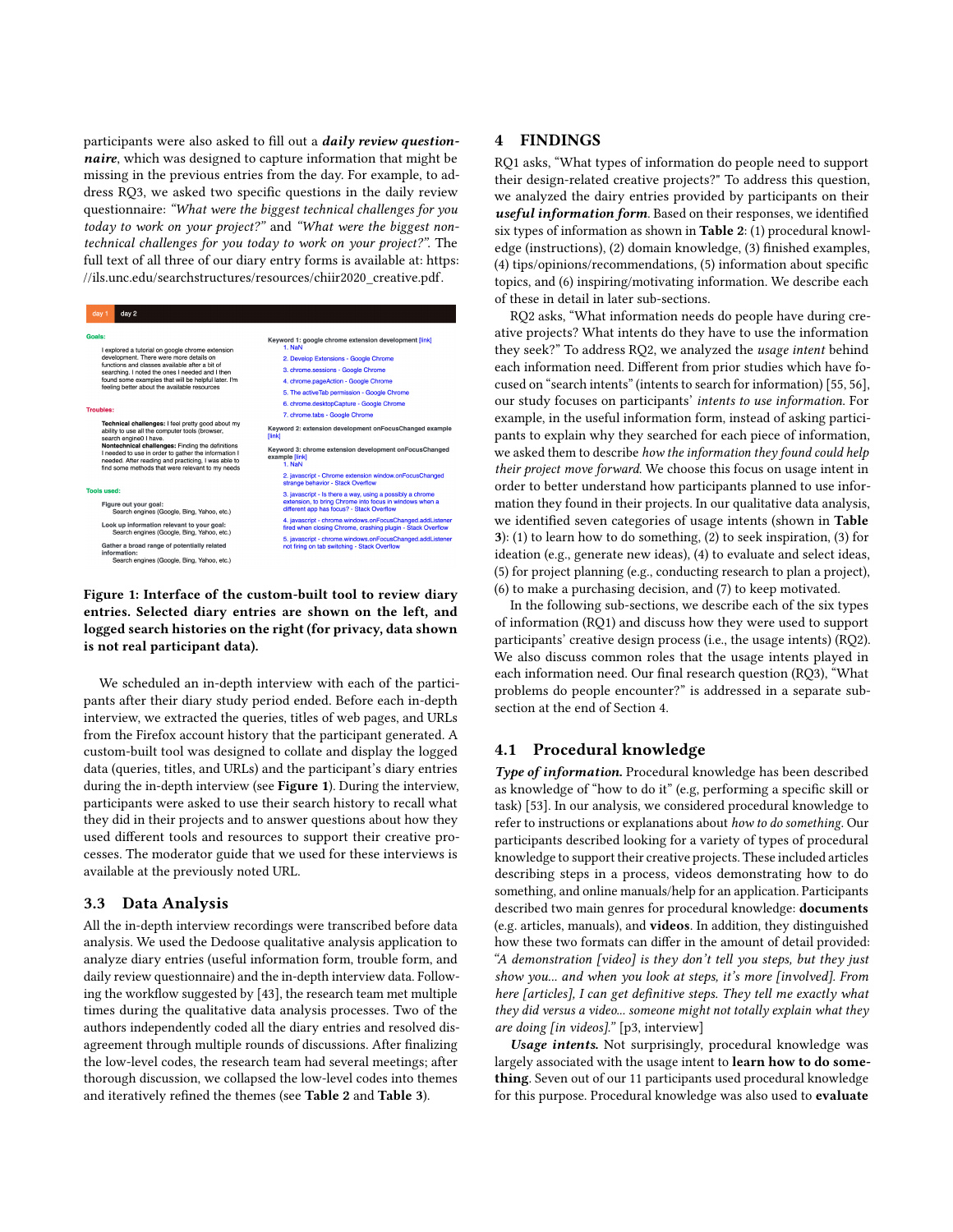| <b>Info Types</b>                         | <b>Description</b>                                           | <b>Examples</b>                                                                                                                                                                                                                                                                                  |
|-------------------------------------------|--------------------------------------------------------------|--------------------------------------------------------------------------------------------------------------------------------------------------------------------------------------------------------------------------------------------------------------------------------------------------|
| Procedural<br>knowledge<br>(instructions) | User manual<br>(software or apps)                            | "The page [Adobe user manual] I found told me how to create animations in Illustrator. This is something that I was previously<br>unaware of and although I knew it was possible to do, I struggled with it. I figured out from this page the file type I can export<br>the animation as." - P14 |
|                                           | <b>Textual - steps</b>                                       | "This [article] has step-by-step information through the prototype process as well as links to other related resources, like for<br>production. " - P13                                                                                                                                          |
|                                           | Videos - demonstration                                       | "The information [a video] I found was how to make a gradient for a block print. This will be helpful when executing the same<br>technique on my second layer of my print." - P3                                                                                                                 |
| Domain<br>knowledge                       | Declarative knowledge<br>of a domain                         | "I wanted more information on Titans [domain knowledge related to mythology], especially what their equivalent to Mount<br>Olympus was. This determined my setting for the first section of my story, and helped me have a more accurate story." - P12                                           |
| Finished<br><b>Examples</b>               | Finished examples of other<br>people's related work          | "This [a website] is an example of what I want one of my stories to look like, and it provides a good framework of how I can<br>shape my own ideas" - P10                                                                                                                                        |
| Tips/opinions/re<br>commen-<br>dations    | Tips, opinions,<br>recommendations about a<br>specific topic | "I finally got my question answered She [the YouTuber] recommended 10 prints of each design. This is helpful for me<br>because it allows me to have an idea of what I should buy, how many different types of prints I should have, and then how I am<br>going to price them" - P11              |
|                                           | About a person                                               | "I found this link after searching for contemporary collage artists or photographers. I think this has great leads to narrowing<br>down my artistic kindreds." - P2                                                                                                                              |
| Information                               | About a product or service                                   | "Google answered my question about the type of bit I should be purchasing in order to drill a hole through glass without<br>breaking it." - P5                                                                                                                                                   |
| about speicific<br>topic                  | About a specific business/<br>organization/establishment     | "This information is about hydrogreography and planning for the City of [name], which will help inform my research and<br>discuss the city's history in my writing." - P10                                                                                                                       |
|                                           | About a place or location                                    | "Google images of maps of [three states]. I'm thinking of making the game board that shape since those are the 3 states my<br>Dad has lived in, where we have family" - P13                                                                                                                      |
| Inspiring<br>information                  | Information that motivates<br>people                         | "I mainly used this as visual inspiration for clothing and appearances, as well as a motivation booster, since the voice-over of<br>the myth is accompanied with classical art " - P12                                                                                                           |

<span id="page-4-0"></span>Table 2: We identified six types of information that participants reported in their useful information forms.

#### <span id="page-4-1"></span>Table 3: We identified seven main intents to use the information that participants reported in their useful information forms.

| Intent                                     | <b>Description</b>                                                                                                                                                               | <b>Examples</b>                                                                                                                                                                                                                                                              |
|--------------------------------------------|----------------------------------------------------------------------------------------------------------------------------------------------------------------------------------|------------------------------------------------------------------------------------------------------------------------------------------------------------------------------------------------------------------------------------------------------------------------------|
| Learn/figure out<br>how to do<br>something | Figure out how to design<br>something, learn how to use a<br>new technique, feature, skill, or<br>tool, improve design<br>process/skill/technique, or use a<br>tool or technique | "The page I found told me how to create animations in Illustrator. This is something that I was previously<br>unaware of and although I knew it was possible to do, I struggled with it. I figured out from this page the file type<br>I can export the animation as." - P14 |
| Seek inspiration                           | Process of collecting information<br>that might be used to generate<br>their own ideas                                                                                           | "lots of individual types of collectables that will be useful in the future when I'm trying to come up with specific<br>items and information about those items to include in the game." - P6                                                                                |
| Ideation                                   | Process of creating their own<br>ideas by using all the information<br>that they already have                                                                                    | [1] saw textures overlaid on type, [which] helped me integrate it into my project idea" - P4"                                                                                                                                                                                |
| Idea evaluation<br>and/or selection        | Process of evaluating and/or<br>selecting idea(s)                                                                                                                                | "I looked up more specifically Thai Kozo paper to find out more about it, and this resource had a great<br>description of the paper and it's qualities. This information reinforced my idea to use Thai Kozo paper in the<br>final print." - P3                              |
| Plan a project                             | Process of developing a<br>design/project plan                                                                                                                                   | "I found information about one of the people I would like to talk to, and this brief summary of her work informs<br>me about her expertise and what I might like to ask her, which helps preparing me for my interviews." - P10                                              |
| Purchase<br>something                      | Buying something that is needed<br>in the project                                                                                                                                | "This will help me move forward because I can purchase the gesso this week and start the painting." - P6                                                                                                                                                                     |
| Keep motivated                             | Motivate themselves to continue<br>working on the project                                                                                                                        | it it it is video] inspired me to keep going. Working full time and doing other duties in just my normal life… is a."<br>lot of work, and I haven't been dedicating a lot of time to drawing" - P11                                                                          |

and select ideas  $(n=2)$ , and for project planning  $(n=2)$ . In particular, videos helped facilitate the idea evaluation process in participants' projects. By watching videos, participants could predict and evaluate potential outcomes if a certain method or technique was used in their projects. For example, p3 mentioned in her diary: "I am now at the printing phase of my project and was curious on hand burnishing prints onto thicker paper. I know hand burnishing was ideal for thinner papers from prior knowledge, but found in this video that it can be just as successful on thicker weight paper. This is helpful to my project as I select a paper to use for the printing process."

The importance of procedural knowledge in design has also been identified in prior research which investigated how people searched "how-to" knowledge in craft projects [\[75\]](#page-10-14).

# 4.2 Domain knowledge

Type of information. Domain knowledge is "the searcher's knowledge of the search subject or topic" [\[79,](#page-10-15) p. 247]. In our analysis, we found many examples of participants looking for information specifically related to the background, theory, and history of the topic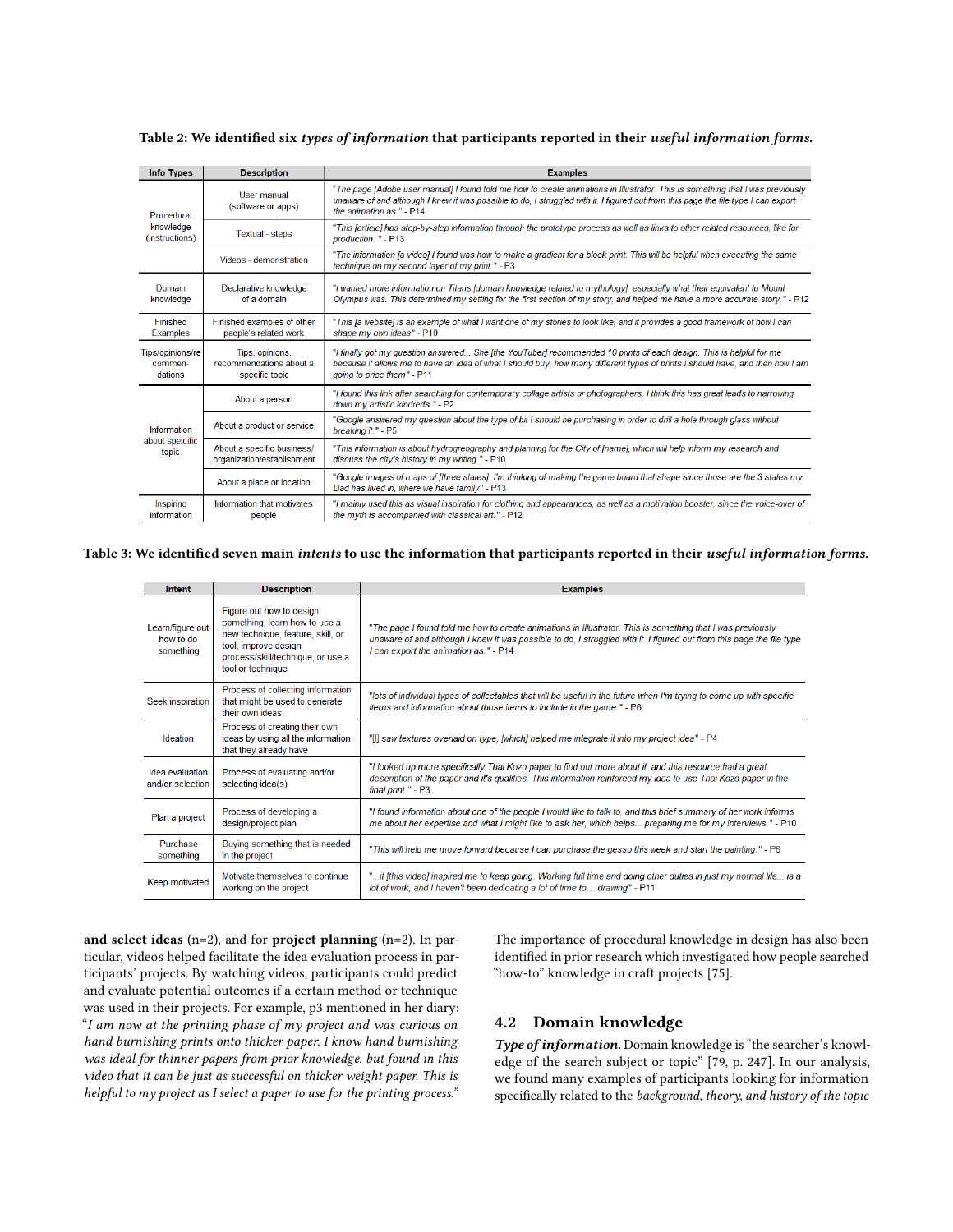of their creative project. For example, participants looked for information about mythology, art theory, game design theory, historical knowledge, and psychological theory related to their projects. Interestingly, most of the domain knowledge our participants sought was non-art and non-design related. Most of our participants had an art or design background and had sufficient knowledge about how to design something. The knowledge that participants searched for was more likely to be the new "domain" that they wanted to explore and include in their projects.

Usage intents. Domain knowledge was used by our participants for many reasons, including idea evaluation and selection (n=5), learning how to do something (n=3), inspiration (n=2), ideation (n=2), and project planning (n=2). Our participants conveyed an important point related to the usage of domain knowledge: design is both object and experience. Many participants' projects were developed around a meaningful "story". To craft the stories behind their designs, participants searched for related domain knowledge help themselves understand and decide which stories they wanted to tell in their work. For instance, p6 created a portrait of her mother to give to her father as a gift. In her diary, she mentioned that she incorporated sunflowers in her painting to tell the story about her mother: "this website had an additional piece of information about the sunflower and it's ability to remove toxins from soil and its heliotropism and phototripism. Those terms mean the sunflower turns toward the sun ... I can use this knowledge to make the sunflowers turn toward my mother to symbolize her role in our family as the life giver and source of power."

We also observed that this "story craft" process itself can involve certain creative activities. For instance, in p12's project (a writing project), she searched for domain knowledge about Titans to figure out how to frame the first section of her story and help to write "a more accurate story". As she mentioned in her diaries, this domain knowledge also helped her combine ideas: "this [website] provides a more story-like account of some story beats in Prometheus's story, including some characterization and character motivation that strays from the other source I found. Because of this, I want to combine different aspects of the two since mythology is inherently collaboration with different stories". In another similar project, p10 searched for domain knowledge to help herself plan the project by gaining "a solid basis in the science" because "a lot of [the] project is storytelling with science mixed in." Some participants also used domain knowledge to evaluate and test ideas. For instance, p13 searched knowledge about game mechanics and definitions to help herself "narrow down the kinds that might be best to include in" her game.

In the area of information search and retrieval, extensive research has been conducted to understand the role of domain knowledge in search tasks [\[48,](#page-9-44) [52,](#page-9-45) [82\]](#page-10-16). However, to the best of our knowledge, few studies have attempted to understand how people use domain knowledge to achieve their creative goals in their tasks or projects (e.g., story crafting).

## <span id="page-5-0"></span>4.3 Finished Examples

Type of information. Another type of information sought by our participants to support their creative tasks were examples of finished projects completed by other people. Finished examples can provide a tangible illustration of what a project using a particular technique might look like, or how it might function.

Usage intents. Our participants described using finished examples to learn how to do something  $(n=5)$ , to seek inspiration  $(n=5)$ , for ideation (n=2), and for idea evaluation and selection (n=3). For example, participants noted using examples to rule out options when they evaluated and selected ideas. As p6 wrote in her diary: "After doing some practice I decided that a watercolor portrait won't capture the details I want. I searched for and found images of watercolor people. I can move forward using this information because I was able to rule out what I thought might be the design choice".

Participants also used finished examples to seek inspiration by exploring and collecting other people's finished work (n=5). These ideas could then serve as the raw materials for participants to generate ideas during their own ideation process [\[65,](#page-10-5) p. 114]. For example, p13 described: "[I] Googled 'illustrated map of [state name] USA' and found a cool vintage map in Google Images. [I] followed the link to this website that I then searched for similar styled maps for [other states]. They serve as inspiration...'

In addition to seeking inspiration, figuring out how to do something (n=5) was another usage intent for which participants looked for finished examples. As p10 wrote in her diaries, "this [website] is an example of what I want one of my stories to look like, and it provides a good framework of how I can shape my own ideas into a tangible product".

A few participants (n=2) also used finished examples to facilitate their ideation processes. For example, p6, mentioned in her diaries that while she painted the portrait of her mother, she searched for "girl on bike images that remind me of my Mom's picture" to help her "get an image in my mind of a combined pic with right pose".

In the field of information retrieval, providing support for finding finished examples has not been explored much outside the context of image search. However, researchers in HCI have recognized the critical role of examples in people's creative work and explored different ways to support using examples in creative processes [\[42,](#page-9-46) [47,](#page-9-47) [68,](#page-10-17) [72\]](#page-10-18).

#### 4.4 Tips, opinions, and recommendations

Type of information. Tips, opinions, and recommendations were another commonly sought type of information in our participants' creative projects. Similar to procedural knowledge, tips, opinions, and recommendations may include steps, instructions, or guidance to help participants perform a technique or use a tool in their projects. However, different from procedure knowledge, tips, opinions, and recommendations also include other people's experiences and reflections which provide participants additional insights.

Usage intents. Participants used tips, opinions, and recommendations to help figure out how to do something  $(n=5)$ , for idea evaluation and selection (n=2), project planning (n=2), to seek inspiration (n=1), and for ideation (n=1). For instance, p13 found a blog about game mechanics that described various options and explained why they work well in different games. In her diary, p13 noted that these recommendations helped with "deciding what to include and why" in her game design.

Similar to the tips, opinions, or recommendations identified in our study, feedback can help people evaluate and select ideas in people's creative work. In the area of HCI, the role of feedback in creative work has also been investigated. Specifically, studies have been conducted to investigate how designers seek feedback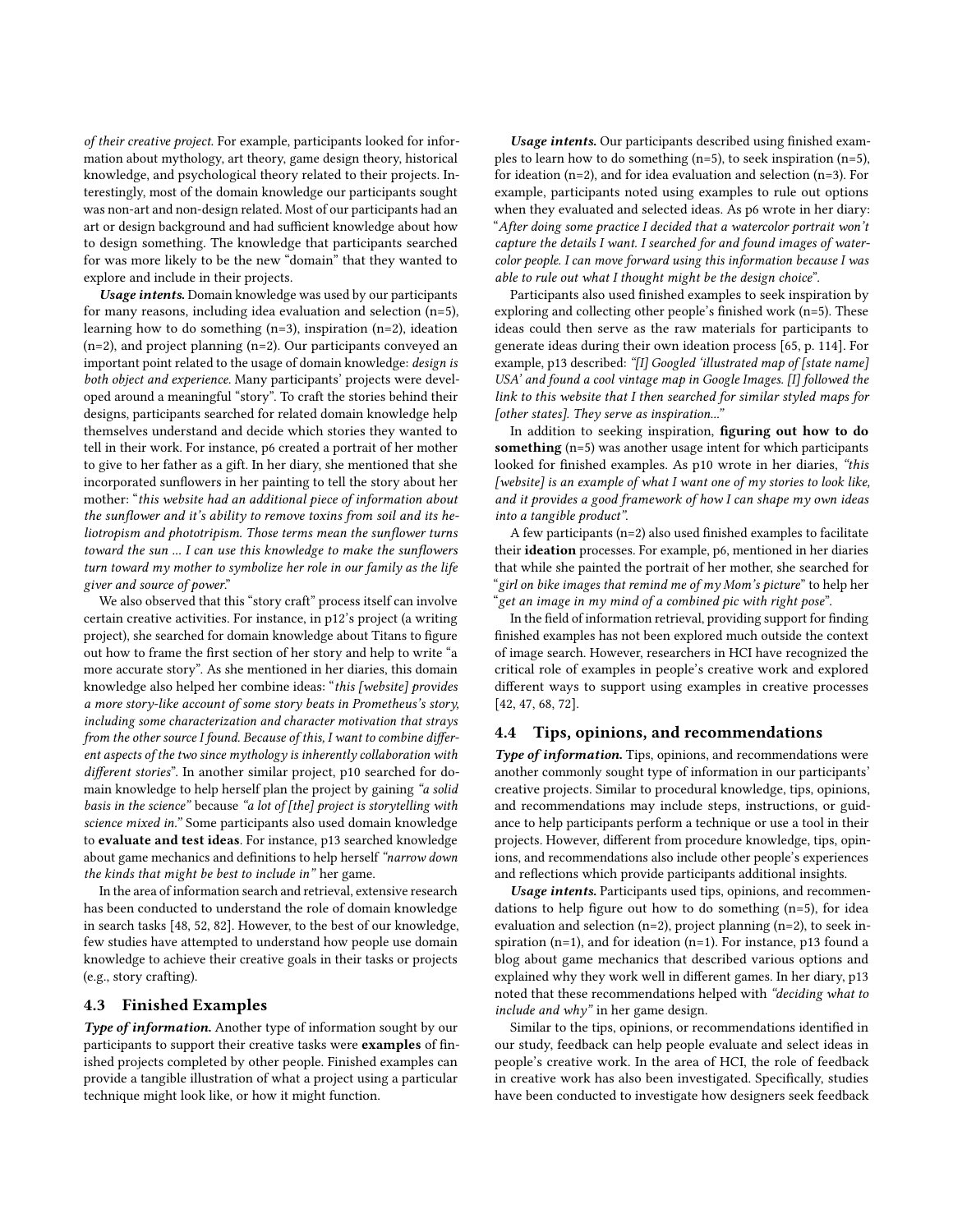from online design communities [\[11,](#page-9-48) [17,](#page-9-49) [80\]](#page-10-19). This is an interesting area for exploration in the context of supporting creative tasks and information seeking activities to support creative tasks.

### 4.5 Information about a specific topic

Type of information. Participants reported looking for information about specific topics (e.g., people, locations, products, services, tools) related to their projects.

Usage intents. Participants used the specific information they found for a variety of usage intents. These included using information about a person for inspiration (n=3), using information about a business or organization to help with project planning (n=3), and using inspiring information to keep motivated (n=2).

Below, we discuss the specific information that our participants described and how they described using it.

About a person. Participants searched for information about a specific person's work, research experience, or background for different purposes related to their creative projects. Often, this information need was related to informing or motivating their creative design. In some cases, researching other people's work helped participants to narrow down the scope of their ideas (e.g., idea evaluation and selection). For instance, p2 searched for information about "contemporary collage artists or photographers" which provided "great leads to narrowing down my artistic kindreds". Participants also described searching for other designers or artists' work to help generate ideas (ideation). As p5 wrote in his diary, "This talk [by famous artist] generates new ideas for the production of my project and linked me to a multitude of different artists who work in a similar way".

Our participants also noted uses of the information related to a person that were tied to the specific requirements of a project. For instance, p6 searched Chopin's work because Chopin was her mother's favorite composer and she wanted to figure out how to "space the sunflowers to mimic a piece of Chopin music" in her painting (e.g., to learn/figure out how to do something). In another example, p10 looked for "a local expert on wetlands to answer some science-based questions" to give her "ideas/opportunities to make my infographics" (e.g., to seek inspiration).

About a product or service. Many participants' design-related projects involved using physical tools, software/apps, or materials to create something. Seeking information (e.g., price, properties, or quality) about a product or service helped participants make good design decisions for their creative activities (idea evaluation and selection). For example, p3 searched for information about the characteristics of "Kozo paper" to "reinforce my idea to use Thai Kozo paper in the final print". The descriptions of "gloss medium" also helped p6 to figure out "how to use it" to make "the bicycle to be shiny and man-made" in her painting (learn/figure out how to do something). In another case, p11 searched for product information to help plan out her project (e.g., making a business plan about "how I want my table to look", "what kind of things I can display", and "how I can display it"). In the same project, p11 also searched for several products to seek inspiration on "on how to package (which will go into pricing my items), and possibly sell them and make them look cute for other people wanting to buy them".

About a business/organizations and location/place. In some projects, participants searched for specific information about a business, organization, or location. For instance, p10 sought to write several narrative nonfiction stories about sea level rise, and searched for information about "hydrogreography and planning for the City of  $[cityname]$ " to help "inform my research and discuss the city's history" in her writing. In another example, p13 searched "maps of [three states]" to help design her game board because "those are the 3 states my Dad has lived in... where we have family..."

## 4.6 Inspiring information

Type of information. An interesting information need described by two of our participants was to look for inspiring (or motivating) information.

Usage intents. For instance, p11 noted that they searched for inspiring information to motivate themselves to continue working on their project: "while this video didn't really have any information about my project, it inspired me to keep going. This helped me in a way that motivated me to... keep working at my project and allowed me to come up with more ideas...". Similarly, p12 mentioned that she found information that would serve as "a motivation booster" to help her keep going on her project.

The effects of affective factors are not new to the research on creativity. Some efforts have been made to understand how people's emotions can influence their creative processes. Based on the the appraisal theory of emotion [\[26,](#page-9-50) [46,](#page-9-51) [59,](#page-9-52) [66\]](#page-10-20), for instance, [de Rooij](#page-9-2) [et al.](#page-9-2) developed a framework to explain how emotions influence the execution of the idea generation process in people's creative work [\[20\]](#page-9-2). This is also an interesting area for future work related to search system support for creative tasks.

## <span id="page-6-0"></span>4.7 Challenges

Our third research question (RQ3) asks, "What problems do people encounter when they attempt to address their information needs in creative projects?" To identify problems and challenges that participants encountered, we analyzed diary entries on the *daily review* questionnaire and responses participants gave to questions during their *in-depth interview*. Below, we summarize our findings based on our qualitative analysis.

Challenges in searching for finished examples. As noted in Section [4.3,](#page-5-0) we found that participants looked for finished examples to seek inspiration in their projects. Although finished examples occur in different forms (e.g., articles, images, or videos), images were the primary resource that participants used to search for examples. Current search engines do a good job in helping people find a variety of images, but there is room for improvement, especially for supporting creative projects. For instance, it is challenging for people to quickly narrow down the scope of the images that they want to search. Particularly when people want to search for images that are related to design work and arts, search engines can encounter trouble providing high-quality, high-relevance results. Compared to some image resources (e.g., Pinterest, Instagram), our participants reported that results provided by existing search engines were too "general" and often lacked high-quality images created by artists or professionals. As one participant noted in the in-depth interview: "When you go look at Google images, they a lot of times will show...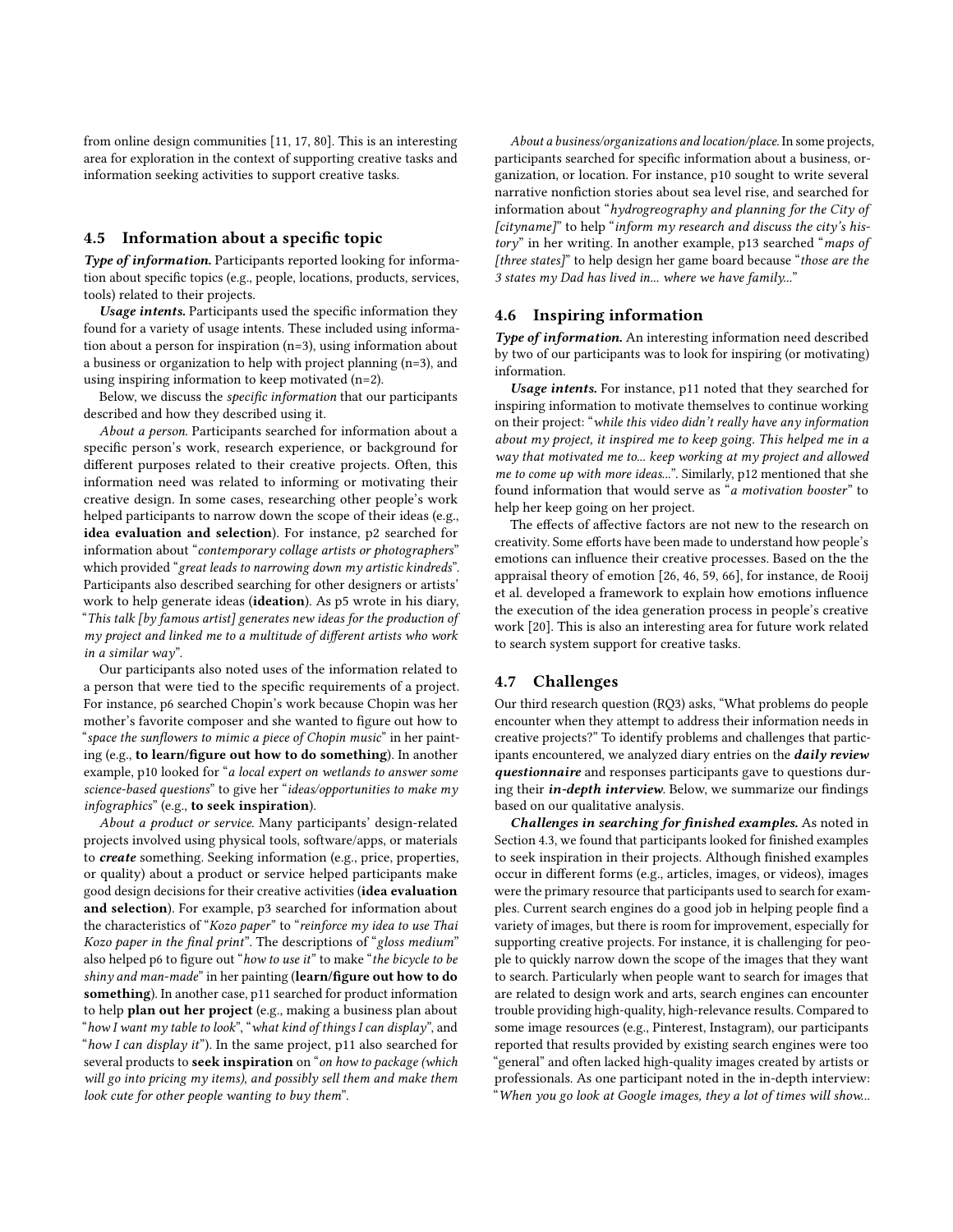This is going to sound awful... people that don't make good art or good prints... versus Pinterest [where] there's people with talent... [type of art] is a very detail oriented process, so these are typically people that know what they're doing. This is very beautiful and labor intensive, so it's just more detailed...'

Another challenge related to searching finished examples is to track and save the images that have been already viewed. Different from reading articles, browsing pictures can be a fast-paced process, and people can browse a lot of images in a short time period. When using search engines to browse images, people may look at them without clicking them. That is to say; many of the viewed images may not have a specific entry in the browser history. For example, p16 noted that they downloaded images so that they could go back to review them later: "I find it so important to save the images since by scanning them a few days later they evoke different thoughts than the first time, so I save images I like to a file. I probably have 20 images now for this project". In this sense, it would help users to streamline their creative processes if search systems could be designed to make it easier to save and organize images without disrupting users' browsing flow.

In future research, more efforts are needed to develop search assistance tools for supporting people to track their search histories. Shneiderman has also noted that rich history-keeping feature can benefit discovers and innovators' structured or free-form thinking [\[67\]](#page-10-2). The saved tracking information in users' work trails of a project can support users to compare and modify the alternatives in the project [\[67\]](#page-10-2).

Challenges in searching for procedural knowledge. Another challenge described by our participants was to find the exact procedural knowledge that they were looking for (e.g., instructions). Importantly, our participants were not amateurs, but rather, most had previous design/art training. That is to say, the "procedural knowledge" sought by our participants was less likely to involve introductory or general questions (e.g., "how to use photoshop", "how to paint"). Instead, our participants' questions were often very specific to a particular technique, feature, or skill. In this sense, existing commercial search engines may face challenges in providing information that is relevant in very specific ways due to biases in training search algorithms (e.g., ranking general results higher in a result list). As p14 wrote in her diaries: "I've found this seems to be an issue a lot. I don't think it's because my searches are wrong, I just think that there's so much that was related to what I wanted, but maybe not so much about the exact things I was hoping to find."

Challenges in searching tips, opinions, and recommendations. Searching for and making sense of tips, opinions, and recommendations can be very challenging, particularly when the information may be contradictory. As p3 pointed out in her in-depth interview, when she searched for recommendations about multilayer block printing, she felt confused because "there are a lot of different ways... and some people are like 'this is the best way' and other people are like 'Oh, no. Don't use this way'."

## 5 DISCUSSION AND IMPLICATIONS

We conducted an in situ diary study with 11 participants to investigate people's information needs in their own creative projects over a two-week period. At the end of the two-weeks, we engaged each

participant in a detailed retrospective interview to gain deeper insights into their information seeking in the context of their creative project. In this section, we summarize our main findings, discuss them in the context of related work, and describe implications.

In RQ1, we examined what types of information people need to support creative projects. Through qualitative analysis of participants' diary entries, we identified six main types of information that our participants described using in their creative tasks: 1) procedural knowledge, 2) domain knowledge, 3) finished examples, 4) recommendations, 5) specific information, and 6) motivating information. In their classic work on information seeking and use, Byström and Järvelin [\[7\]](#page-9-53) outline three categories of information: problem information (properties of the problem), domain information (facts, concepts, and theories in the problem domain), and problem-solving information (how to solve problems) [\[7,](#page-9-53) p.195- 196]. Relating the information types our participants described to Byström and Järvelin's classifications, we find that domain information maps well to domain knowledge and specific information. Problem-solving information includes procedural knowledge, recommendations, and could also involve finished examples and motivating information.

Several of the information types we identified have also been observed in previous studies of daily information needs. For example, Church et al. [\[12\]](#page-9-31) and Dearman et al. [\[21\]](#page-9-32) reported that their participants had daily information needs for specific information (e.g., about persons, businesses, organizations) and guidance (e.g., recommendations and advice). However, in our participants' on-going creative projects, they described additional needs for examples, procedural, domain, and motivating information. This suggests that creative tasks involve similar types of information that people need in daily life, but also require additional types of information to support the on-going and creative aspects of the task.

We also identified specific illustrations of how different types of information are applied in a creative process. For example, when people design something, they need to generate ideas, externalize them, and transform them into objects by using different tools or techniques. In the ideation process, examples of finished projects play an essential role in helping to collect and generate design ideas. When people seek to externalize and instantiate their ideas, procedural knowledge and tips, opinions, and recommendations can help facilitate the process. Additionally, creative projects require a great amount of mental effort, which led some of our participants to seek motivating information to keep working on their projects.

In RQ2, we examined how participants' information needs in creative projects are connected to their intents to use the information they find. Through qualitative analysis, we identified seven categories of usage intents: 1) to learn to do something, 2) to seek inspiration, 3) for ideation, 4) to evaluate ideas, (5) for project planning, (6) to make a purchasing decision, and (7) to keep motivated. Several of these usage intents are common to other task types (e.g., learning to do something, planning, decision-making). However, seeking inspiration, ideation, and evaluating ideas are particularly characteristic of creative tasks and are associated with use cases that current search systems are not well-equipped to support. For uses such as ideation and seeking inspiration, the searcher's goal is often to generate new ideas. Prior work has considered dimensions of this. For example, in Belkin's ASK [\[6\]](#page-9-21) and Dervin's sense-making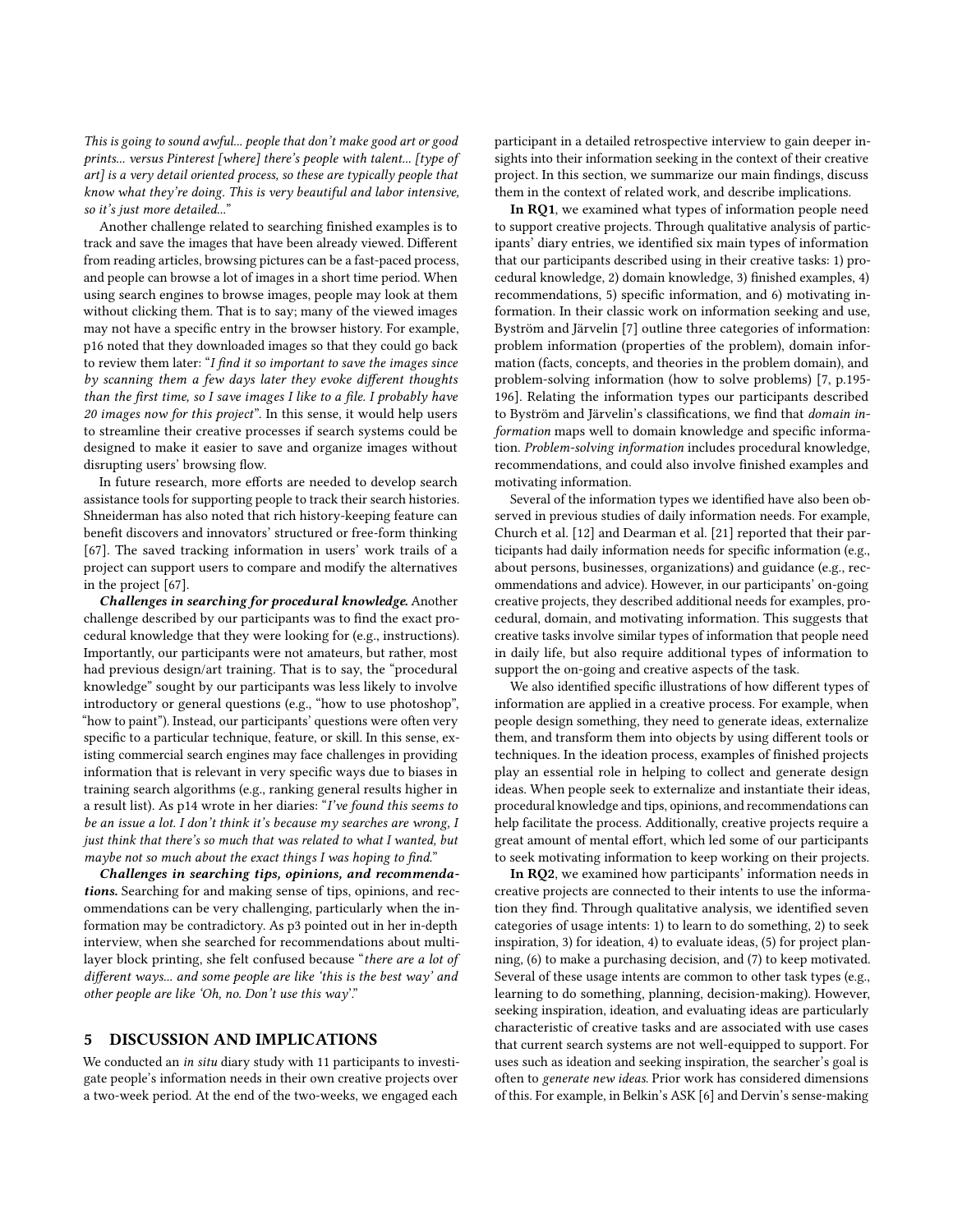model [\[22\]](#page-9-23), new ideas can be possible outcome of information use. Understanding information use in the context of ideation has also been explored by Makri et al. [\[50\]](#page-9-15). Furthermore, uses such as inspiration and ideation distrupt traditional IR notions of relevance [\[64\]](#page-10-21). For example, when engaged in ideation, "relevant" results might be more divergent than convergent. Future work should further examine relevance in the context of creative processes.

Our findings illustrate how participants used the information they found to "create something" and demonstrate that understanding the intents for using information can help us better support users' information needs. We also note that the same information can be used for different reasons in different contexts. This emphasizes that when we study information needs, it is necessary to investigate them in context. By gaining an understanding of the usage intents for searches that are part of creative tasks, we can: (1) better model a range of information seeking behaviors, and (2) inform the design of future search systems.

In RQ3, we investigated the types of problems and challenges people encounter when attempting to address their information needs in creative projects. We found our participants encountered challenges when they used search engines to look for finished examples, tips/opinions/recommendations, and procedural knowledge. Below, we discuss implications of these challenges for the future design of search systems.

Implications for the future design of search systems. As mentioned in Section [4.7,](#page-6-0) one of the main challenges our participants reported was having trouble finding the exact information they sought to support their creative projects (especially in terms of procedural information). Based on our observations, there appear to be three main roots of this problem.

First, people do not have much control over the scope of the information returned by current search engines. Query modification is the primary way that users can alter the scope in many systems. However, generating a high-quality, high-precision query is not always an easy job. For instance, as p10 stated: "The biggest technical challenge was figuring out how to be both specific and broad in my search terms, because I wanted to gather a wide range of information but still have it be relevant to my topic."

Second, most current search engines do not give people an easy way to specify their own relevance criteria. Instead, relevance criteria are inferred by machine learning and ranking algorithms. In addition, users' queries may be under-specified and/or algorithms be mis-aligned to particular users' needs. Based on our observations, these issues are especially pronounced in searches to support creative needs such as inspiration, ideation, and idea evaluation.

Third, search engines can have difficult time inferring users' existing knowledge about a topic, which can have a large influence their relevance judgments [\[31,](#page-9-54) [44,](#page-9-55) [84\]](#page-10-22). For example, p14 noted in their diary, "...sometimes it was hard to find the answers to my specific questions. I wanted to find out how to copy/paste a layer onto a new layer, but I kept getting results on how to copy and paste onto the same layer... which I already knew how to do."

Future solutions might consider additional ways to "put users in the loop" and further leverage social- and user-contributed annotations. For example, p14 noted, "[on Pinterest] I'll add information so that the image is more accurate when somebody else searches it...

I'll go in, find the title and the year... Not only for myself but so that somebody else could search it using those key words."

Participants also noted their needs to get feedback about their projects. Participants primarily described two ways to get feedback regarding their work. To get direct feedback, participants mainly used social media apps to ask their friends, family, and colleagues to provide comments or suggestions on their ideas and work. For indirect feedback, participants searched for tips/options/ recommendations that could be analogous to their work and used them to help with evaluating ideas. Few efforts have been made to understand how to support people to easily find **useful** tips/options/ recommendations for creative tasks. To achieve the goal, search systems need to learn how to do analogy mining and provide "analogically relevant results". This could also benefit searches for procedural knowledge. Related work in HCI may inform future research on this topic [\[10,](#page-9-56) [27,](#page-9-57) [33,](#page-9-58) [40,](#page-9-59) [81\]](#page-10-23).

Limitations: As with all research, our study has limitations. Our sample of participants were all recruited from a university population and many were focused on physical art projects. Future work should explore the search needs and behaviors of people working in other creative domains.

# 6 CONCLUSION

In this paper, we conducted an in-situ study to learn about people's information needs in their design-related projects and the challenges they encountered. Seeking to gain a deep understanding we investigated participants' reports from two perspectives: "the nature of information" and "what they use it for" [\[9,](#page-9-17) p. 87]. Based on our qualitative analysis, we identified seven different types of information sought by our participants, including procedural knowledge (instructions), domain knowledge, finished examples, tips/opinions/recommendations, information about specific topics, and inspiring/motivating information. Additionally, we identified seven different usage intents (e.g., learning how to do something, seeking inspiration, ideation, evaluating and selecting ideas, project planning, making a purchasing decision, and keeping motivated.). In the diary study, our participants described their challenges when they used search engines to look for finished examples, procedural knowledge, and recommendations. The results of our exploratory research provide implications for future research on information needs and intents as well as future design of search engines.

Our in-situ study provided us an excellent opportunity gain insights into how people use search engines to support their creativity in their own projects and environments. The findings of our study suggest that supporting searches during creative tasks may involve providing results that go beyond traditional IR notions of ranking and relevance. Understanding how to present search results that will inspire and stimulate creativity in users is a challenging problem that will require additional research.

#### 7 ACKNOWLEDGEMENTS

We thank our participants for their insightful diary entries and interviews, and for their inspiring creativity. This material is based upon work supported by the National Science Foundation under Grant No. 1552587.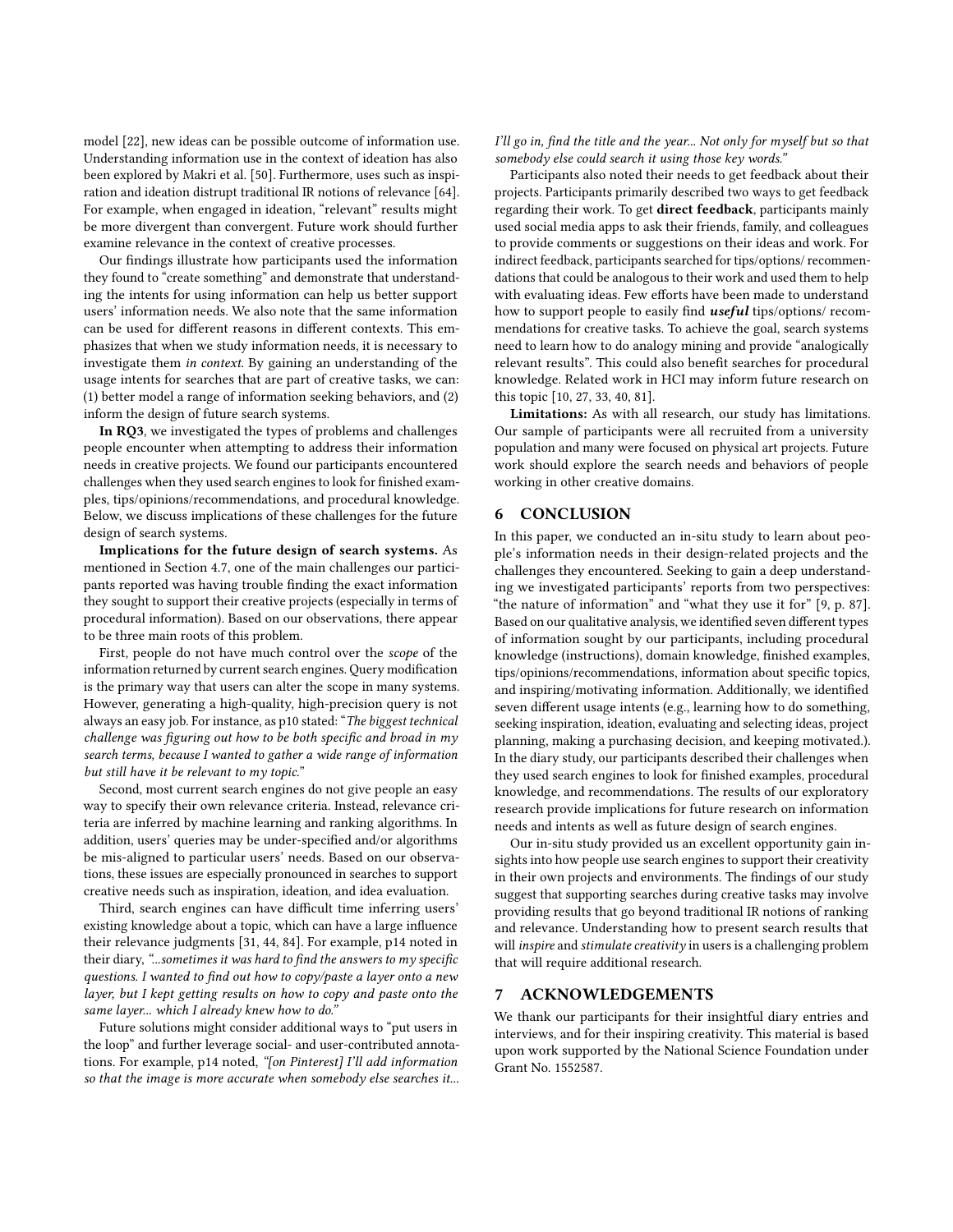## **REFERENCES**

- <span id="page-9-18"></span>[1] Teresa M Amabile. 1988. A model of creativity and innovation in organizations. Research in organizational behavior 10, 1 (1988), 123–167.
- <span id="page-9-14"></span>[2] Paul André, m.c. Schraefel, Jaime Teevan, and Susan T Dumais. 2009. Discovery is Never by Chance: Designing for (Un)Serendipity. In C&C '09. ACM, New York, NY, USA, 305–314.
- <span id="page-9-0"></span>[3] Sharon Bailin. 2012. Achieving extraordinary ends: An essay on creativity. Springer Science & Business Media.
- <span id="page-9-36"></span>[4] Marcia J Bates. 2010. Information behavior. In Encyclopedia of library and information sciences. 2381–2391.
- <span id="page-9-12"></span>[5] Russell Beale. 2007. Supporting serendipity: Using ambient intelligence to augment user exploration for data mining and web browsing. INT J HUM-COMPUT ST 65, 5 (2007), 421–433.
- <span id="page-9-21"></span>[6] Nicholas J Belkin. 1980. Anomalous states of knowledge as a basis for information retrieval. Canadian journal of information science 5, 1 (1980), 133–143.
- <span id="page-9-53"></span>[7] Järvelin-K. Byström, K. 1995. Task complexity affects information seeking and use. INFORM PROCESS MANAG 31, 2 (1995), 191–213.
- <span id="page-9-40"></span>[8] Scott Carter and Jennifer Mankoff. 2005. When participants do the capturing: the role of media in diary studies. In CHI '05. ACM, 899–908.
- <span id="page-9-17"></span>[9] Donald O Case. 2012. Information Needs and Information Seeking. In Looking for Information: A Survey of Research on Information Seeking, Needs, and Behavior (third edition). Bingley, UK : Emerald Group Pub. Ltd., San Diego, CA, US.
- <span id="page-9-56"></span>[10] Joel Chan, Joseph Chee Chang, Tom Hope, Dafna Shahaf, and Aniket Kittur. 2018. SOLVENT: A Mixed Initiative System for Finding Analogies between Research Papers. PACM HCI '18 2, CSCW (2018), 31.
- <span id="page-9-48"></span>[11] Joel Chan, Steven P. Dow, and Christian D. Schunn. 2015. Do the best design ideas (really) come from conceptually distant sources of inspiration? Design Studies 36 (2015), 31 – 58.
- <span id="page-9-31"></span>[12] Karen Church, Mauro Cherubini, and Nuria Oliver. 2014. A large-scale study of daily information needs captured in situ. TOCHI 21, 2 (2014), 10.
- <span id="page-9-30"></span>[13] Karen Church and Barry Smyth. 2009. Understanding the Intent Behind Mobile Information Needs. In IUI '09. ACM, New York, NY, USA, 247-256. [https://doi.](https://doi.org/10.1145/1502650.1502686) [org/10.1145/1502650.1502686](https://doi.org/10.1145/1502650.1502686)
- <span id="page-9-26"></span>[14] Susie Cobbledick. 1996. The information-seeking behavior of artists: Exploratory interviews. The Library Quarterly 66, 4 (1996), 343–372.
- <span id="page-9-25"></span>[15] Charles Cole. 2011. A theory of information need for information retrieval that connects information to knowledge. JASIST 62, 7 (2011), 1216–1231.
- <span id="page-9-27"></span>[16] Sandra Cowan. 2004. Informing visual poetry: Information needs and sources of artists. Art Documentation: Journal of the Art Libraries Society of North America 23, 2 (2004), 14–20.
- <span id="page-9-49"></span>[17] Patrick A. Crain and Brian P. Bailey. 2017. Share Once or Share Often?: Exploring How Designers Approach Iteration in a Large Online Community. In C&C 17. ACM, New York, NY, USA, 80–92.<https://doi.org/10.1145/3059454.3059476>
- <span id="page-9-41"></span>[18] Mary Czerwinski, Eric Horvitz, and Susan Wilhite. 2004. A diary study of task switching and interruptions. In CHI '04. ACM, 175–182.
- <span id="page-9-1"></span>[19] Nicholas Davis, Holger Winnemöller, Mira Dontcheva, and Ellen Yi-Luen Do. [n.d.]. In C&C '13.
- <span id="page-9-2"></span>[20] Alwin de Rooij, Philip J Corr, and Sara Jones. 2015. Emotion and creativity: Hacking into cognitive appraisal processes to augment creative ideation. In  $C\&C$ ACM, 265–274.
- <span id="page-9-32"></span>[21] David Dearman, Melanie Kellar, and Khai N Truong. 2008. An examination of daily information needs and sharing opportunities. In CSCW' 08. ACM, 679-688.
- <span id="page-9-23"></span>[22] Brenda Dervin. 1998. Sense-making theory and practice: an overview of user interests in knowledge seeking and use. J. Knowl. Manag. 2, 2 (1998), 36–46
- <span id="page-9-19"></span>[23] Ronald A Finke, Thomas B Ward, and Steven M Smith. 1992. Creative cognition: Theory, research, and applications. The MIT Press, Cambridge, MA, US.
- <span id="page-9-28"></span>[24] Polly Frank. 1999. Student artists in the library: an investigation of how they use general academic libraries for their creative needs. The Journal of Academic Librarianship 25, 6 (1999), 445–455.
- <span id="page-9-11"></span>[25] Jonas Frich, Michael Mose Biskjaer, and Peter Dalsgaard. 2018. Twenty Years of Creativity Research in Human-Computer Interaction: Current State and Future Directions. In Proceedings of the 2018 Designing Interactive Systems Conference. ACM, 1235–1257.
- <span id="page-9-50"></span>[26] N H Fridja, A Ortony, J Sonnemans, and G L Clore. 1992. The complexity of intensity: Issues concerning the structure of emotion intensity. Emotion (1992), 60–89.
- <span id="page-9-57"></span>[27] Karni Gilon, Joel Chan, Felicia Y Ng, Hila Liifshitz-Assaf, Aniket Kittur, and Dafna Shahaf. 2018. Analogy mining for specific design needs. In CHI '18. ACM, 121.
- <span id="page-9-3"></span>[28] François Guimbretière, Maureen Stone, and Terry Winograd. 2001. Fluid interaction with high-resolution wall-size displays. In UIST '01. ACM, 21–30.
- [29] Raja Gumienny, Lutz Gericke, Matthias Wenzel, and Christoph Meinel. 2013. Supporting creative collaboration in globally distributed companies. In CSCW '13. ACM, 995–1007.
- <span id="page-9-4"></span>[30] Joshua Hailpern, Erik Hinterbichler, Caryn Leppert, Damon Cook, and Brian P Bailey. 2007. TEAM STORM: demonstrating an interaction model for working with multiple ideas during creative group work. In Proceedings of the 6th ACM SIGCHI Conference on Creativity & Cognition. ACM, 193–202.
- <span id="page-9-54"></span>[31] Stephen P Harter. 1992. Psychological relevance and information science. JASIST 43, 9 (1992), 602–615.
- <span id="page-9-5"></span>[32] Otmar Hilliges, Lucia Terrenghi, Sebastian Boring, David Kim, Hendrik Richter, and Andreas Butz. 2007. Designing for collaborative creative problem solving. In C&C '07. ACM, 137–146.
- <span id="page-9-58"></span>[33] Tom Hope, Joel Chan, Aniket Kittur, and Dafna Shahaf. 2017. Accelerating innovation through analogy mining. In SIGKDD '17. ACM, 235–243.
- <span id="page-9-24"></span>[34] Peter Ingwersen and Kalervo Järvelin. 2005. The Turn: Integration of Information Seeking and Retrieval in Context. Springer Netherlands, Dordrecht, 259–311.
- <span id="page-9-33"></span>[35] Bernard J Jansen, Danielle L Booth, and Amanda Spink. 2007. Determining the user intent of web search engine queries. In WWW '07. ACM, 1149-1150.
- <span id="page-9-6"></span>[36] Andruid Kerne, Nic Lupfer, Rhema Linder, Yin Qu, Alyssa Valdez, Ajit Jain, Kade Keith, Matthew Carrasco, Jorge Vanegas, and Andrew Billingsley. 2017. Strategies of Free-Form Web Curation: Processes of Creative Engagement with Prior Work. In C&C '17. ACM, 380–392.
- <span id="page-9-37"></span>[37] Andruid Kerne, Steven M Smith, Eunyee Koh, Hyun Choi, and Ross Graeber. 2008. An experimental method for measuring the emergence of new ideas in information discovery. INT J HUM COMPUT INTERACT 24, 5 (2008), 460–477.
- <span id="page-9-38"></span>[38] Andruid Kerne, Andrew M Webb, Steven M Smith, Rhema Linder, Nic Lupfer, Yin Qu, Jon Moeller, and Sashikanth Damaraju. 2014. Using metrics of curation to evaluate information-based ideation. TOCHI 21, 3 (2014), 14.
- <span id="page-9-7"></span>[39] Joy Kim, Maneesh Agrawala, and Michael S Bernstein. 2017. Mosaic: Designing Online Creative Communities for Sharing Works-in-Progress. In CSCW '17. ACM, 246–258.
- <span id="page-9-59"></span>[40] Aniket Kittur, Lixiu Yu, Tom Hope, Joel Chan, Hila Lifshitz-Assaf, Karni Gilon, Felicia Ng, Robert E Kraut, and Dafna Shahaf. 2019. Scaling up analogical innovation with crowds and AI. PNAS 116, 6 (2019), 1870–1877.
- <span id="page-9-22"></span>[41] Carol C Kuhlthau. 1991. Inside the search process: Information seeking from the user's perspective. JASIST 42, 5 (1991), 361–371.
- <span id="page-9-46"></span>[42] Chinmay Kulkarni, Steven P. Dow, and Scott R. Klemmer. 2014. Early and Repeated Exposure to Examples Improves Creative Work. Springer International Publishing, Cham, 49–62.
- <span id="page-9-42"></span>[43] Bruce L Berg. 2001. Qualitative research methods for the social sciences. Pearson Boston, Boston, MA, USA.
- <span id="page-9-55"></span>[44] F Wilfred Lancaster, 1979. Information retrieval systems; characteristics, testing and evaluation. In *Information Sciencies Series*, John Wiley & Sons.
- <span id="page-9-29"></span>[45] Sara Shatford Layne. 1994. Artists, art historians, and visual art information. The reference librarian 22, 47 (1994), 23–36.
- <span id="page-9-51"></span>[46] Richard S Lazarus. 1991. Cognition and motivation in emotion. American psychologist 46, 4 (1991), 352.
- <span id="page-9-47"></span>[47] Brian Lee, Savil Srivastava, Ranjitha Kumar, Ronen Brafman, and Scott R Klemmer. 2010. Designing with interactive example galleries. In CHI '10. ACM, 2257–2266.
- <span id="page-9-44"></span>[48] Jingjing Liu, Chang Liu, and Nicholas J Belkin. 2016. Predicting information searchers' topic knowledge at different search stages. JASIST 67, 11 (2016), 2652–2666.
- <span id="page-9-8"></span>[49] Kurt Luther, Jari-Lee Tolentino, Wei Wu, Amy Pavel, Brian P Bailey, Maneesh Agrawala, Björn Hartmann, and Steven P Dow. 2015. Structuring, aggregating, and evaluating crowdsourced design critique. In CSCW '15. ACM, 473–485.
- <span id="page-9-15"></span>[50] Stephann Makri, Tsui-Ling Hsueh, and Sara Jones. 2019. Ideation as an Intellectual Information Acquisition and Use Context: Investigating Game Designers' Information-Based Ideation Behavior. JASIST 70, 8 (2019), 775–787.
- <span id="page-9-16"></span>[51] Stephann Makri and Claire Warwick. 2010. Information for inspiration: Understanding architects' information seeking and use behaviors to inform design. JASIST 61, 9 (2010), 1745–1770.
- <span id="page-9-45"></span>[52] Jiaxin Mao, Yiqun Liu, Noriko Kando, Min Zhang, and Shaoping Ma. 2018. How Does Domain Expertise Affect Users' Search Interaction and Outcome in Exploratory Search? TOIS 36, 4 (2018), 42.
- <span id="page-9-43"></span>[53] Robert McCormick. 1997. Conceptual and Procedural Knowledge. INT J TECH-NOL DES ED 7, 1 (Jan 1997), 141–159.
- <span id="page-9-39"></span>Ann Medaille. 2010. Creativity and craft: the information-seeking behavior of theatre artists. JDoc 66, 3 (2010), 327–347.
- <span id="page-9-34"></span>[55] Matthew Mitsui, Jiqun Liu, Nicholas J. Belkin, and Chirag Shah. 2017. Predicting Information Seeking Intentions from Search Behaviors. In SIGIR '17. ACM, New York, NY, USA, 1121–1124.
- <span id="page-9-35"></span>[56] Matthew Mitsui, Chirag Shah, and Nicholas J Belkin. 2016. Extracting information seeking intentions for web search sessions. In SIGIR '16. ACM, 841–844.
- <span id="page-9-20"></span>[57] Michael D Mumford, Michele I Mobley, Roni Reiter Palmon, Charles E Uhlman, and Lesli M Doares. 1991. Process analytic models of creative capacities. Creativity Research Journal 4, 2 (1991), 91–122.
- <span id="page-9-9"></span>[58] Kumiyo Nakakoji, Yasuhiro Yamamoto, and Atsushi Aoki. 2002. Interaction design as a collective creative process. In C&C' 02. ACM, 103–110.
- <span id="page-9-52"></span>[59] Alex Osborn. 1995. Applied Imagination-Principles and Procedures of Creative Writing. Read Books Ltd.
- <span id="page-9-13"></span>[60] Ataur Rahman and Max L Wilson. 2015. Exploring opportunities to facilitate serendipity in search. In SIGIR '15. ACM, 939–942.
- <span id="page-9-10"></span>[61] Mitchel Resnick. 2007. All I really need to know (about creative thinking) I learned (by studying how children learn) in kindergarten. In C&C '07. ACM, 1–6.